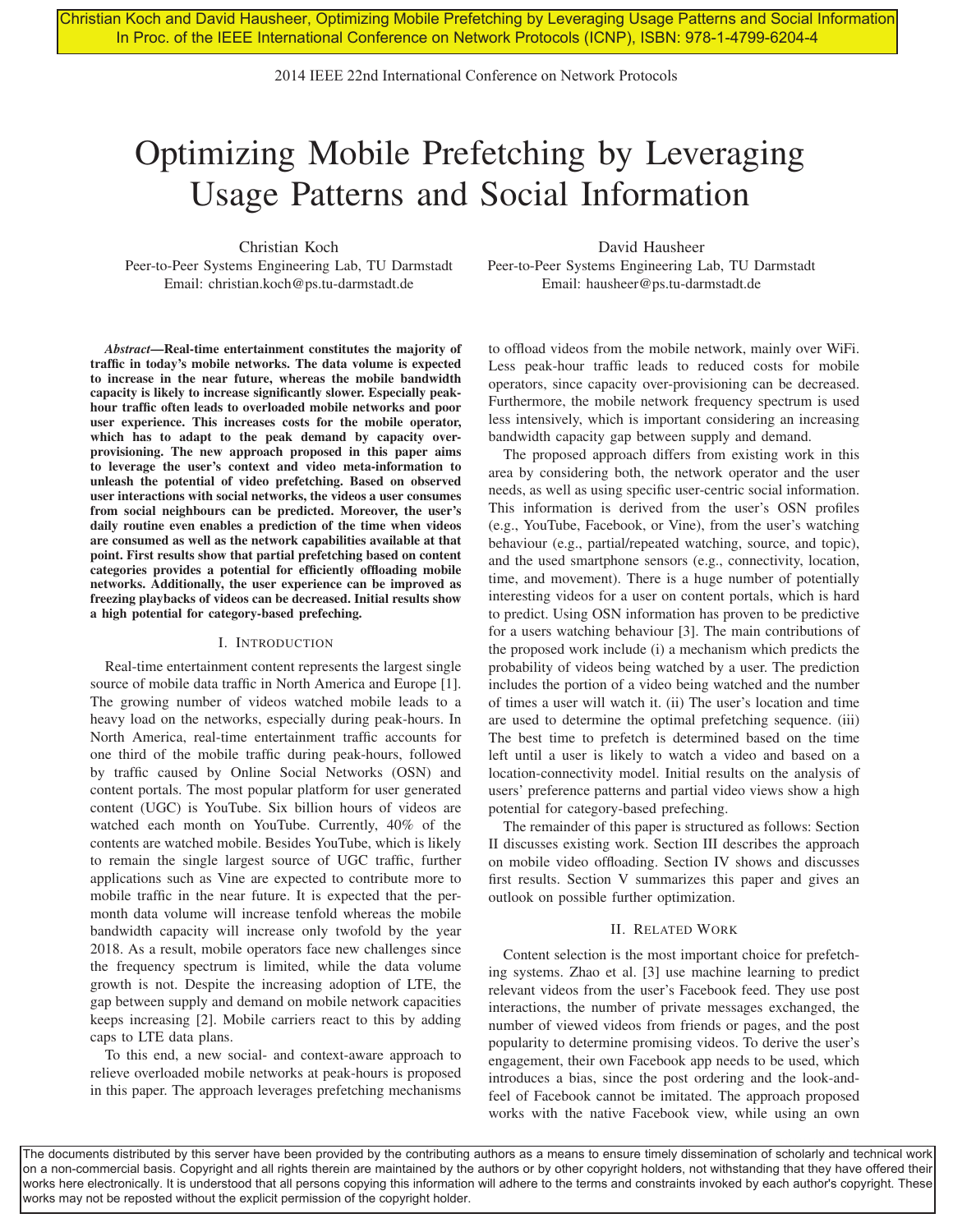video player and its focus is on the network operators.

A key aspect in prefetching is how much shall be prefetched. An approach using a fixed chunk length of 1200 bytes is presented in [4]. In [5] the authors compare caching, prefetching, and a mixed approach implemented at a proxy or a client device. They are using prefix-prefetching. Based on the available bandwidth, the video duration, and the video bitrate, the prefix size is determined. This approach increases the user experience, but does not respect the network operator needs.

The authors of NetTube [6] present a prefix-based prefetching mechanism. They aim to increase the user experience, which has shown to be sensitive to stalling events at the video playback start [7]. The approach in this paper determines the segment's length with respect to the probability that it is watched. Therefore, the user perceives less stalling events.

Energy saving is important for the user. The measurements conducted by [8] show that transmissions over WiFi are about ten times more energy efficient compared to 3G. Thus, it is beneficial to download content when WiFi is available.

In [9], the behaviour of mobile streaming apps with iOS and Android in combination with the streaming players of YouTube, Netflix, and Hulu is compared. An interesting observation of the authors is that up to 15% of traffic in video streaming sessions is caused by redundant traffic. This is caused by video quality adaptation due to varying network conditions. The proposed approach circumvents this by offloading on stable network conditions in a fixed quality.

Overall, the approach presented here differs, as it makes predictions based on videos' meta-data and the user's engagement towards these aspects. Therefore, watching probabilities based on social information are leveraged in the approach.

## III. APPROACH

Offloading videos from the mobile network requires accurate watching prediction, the estimation of how much is watched, and a download scheduler. This problem is divided into multiple modules depicted in Fig. 1. The implementation is currently ongoing work. As inputs, the *Network Offloader* uses information from the OSNs, the observed user interactions, and the network conditions. The proposed architecture consists of three monitoring modules, targeting the OSNs, the user interactions, or the environment. These modules provide input for the *Prefetching Predictor*. This module determines videos which are most relevant for a user. The module's submodules formulate, update, and leverage a model of the user involvement, the probability for a video being watched to a certain percentage, and the connectivity. The predicted videos are passed to the *Prefetching Scheduler*, which schedules the download based on time, location, and consumption patterns.

OSN Monitor. Content published on the user's OSNs has turned out to be much more predictive than focusing on popular content. This module provides a view on all contents that are presented to the user by OSNs. In OSNs, the publishing behaviour is assumed to be non-deterministic. Due to this, the module has to request for video updates regularly. Videorelated data is stored in a local database.



Fig. 1. Architecture overview of the Mobile Network Offloader

Interaction Monitor The *Interaction Monitor* senses interactions between the content and the user. Subscriptions, assignments, and friendships of a user are used as a baseline. Information like when, where, and for how long a user watched a video is stored in a local database. Compared to other works, this approach does not force a replacement of the user's Facebook app. Instead, a video player which is able to collect detailed information about the video playbacks is used.

Environment Monitor. This module aims for the identification of user habits. Therefore environmental data, e.g., location, time, and bandwidth are captured. The entries of the *OSN Monitor's* DB are enriched with this information.

Prefetching Predictor. Based on the monitoring module's information, this module models the user's key behavioural aspects. Not all aspects are equally predictive for different users. This module weights them in a user-specific manner. The *Prefetching Predictor's* sub-modules build the core of this work and are described in the following.

Involvement Model. This module determines which video features are most predictive. Users are assumed to be interested in certain topics or in specific sources. A source is defined as the combination of OSN and publisher. Topics are identified by common words in the video name or description. Topics are especially interesting for predicting videos from unknown sources. This part of watched videos accounts for up to 44% of watched videos [10]. Sources and topics cover interest-driven OSNs like Quora and source-driven OSNs like YouTube.

Partial View Model. Not all videos are watched completely [11]. This module uses the portion watched as an engagement measure. Depending on the user's context and the content's meta-data, a prediction model is developed. This model is further used to decide how much shall be prefetched. As shown by [12], videos are watched repeatedly more often than others, depending on their categories. The proposed approach uses a cache management which leverages the user's re-watch behaviour by keeping them longer or shorter.

Location Model. Most people follow a daily location pattern [13]. This is assumed to apply for video consumption in many cases. The *Location Model* strives to model the user's access patterns based on his location. At work, the user might be interested in significantly different topics, than in his leisure